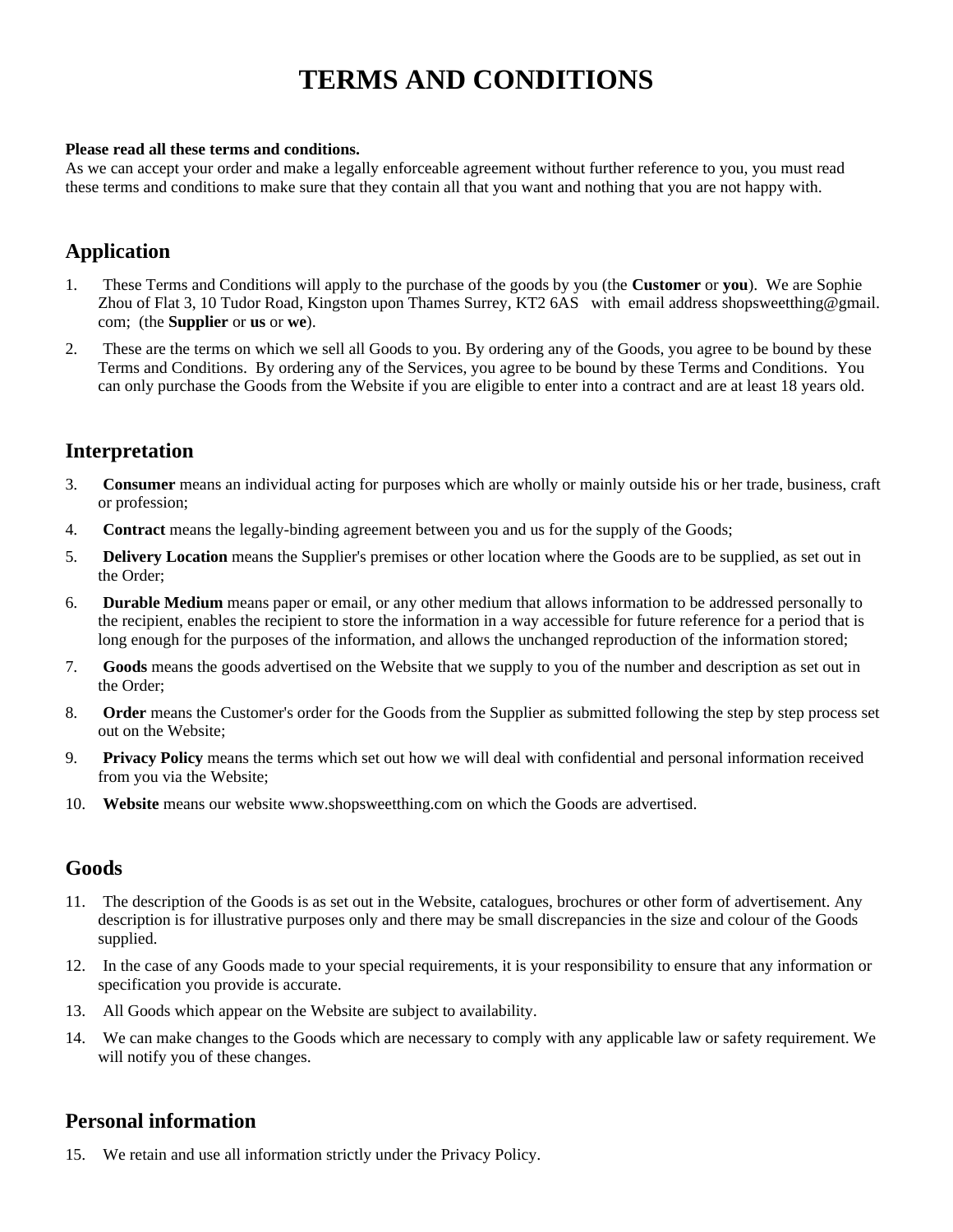16. We may contact you by using e-mail or other electronic communication methods and by pre-paid post and you expressly agree to this.

# **Basis of Sale**

- 17. The description of the Goods in our website does not constitute a contractual offer to sell the Goods. When an Order has been submitted on the Website, we can reject it for any reason, although we will try to tell you the reason without delay.
- 18. The Order process is set out on the Website. Each step allows you to check and amend any errors before submitting the Order. It is your responsibility to check that you have used the ordering process correctly.
- 19. A Contract will be formed for the sale of Goods ordered only when you receive an email from us confirming the Order (**Order Confirmation**). You must ensure that the Order Confirmation is complete and accurate and inform us immediately of any errors. We are not responsible for any inaccuracies in the Order placed by you. By placing an Order you agree to us giving you confirmation of the Contract by means of an email with all information in it (ie the Order Confirmation). You will receive the Order Confirmation within a reasonable time after making the Contract, but in any event not later than the delivery of any Goods supplied under the Contract.
- 20. Any quotation is valid for a maximum period of days from its date, unless we expressly withdraw it at an earlier time.
- 21. No variation of the Contract, whether about description of the Goods, Fees or otherwise, can be made after it has been entered into unless the variation is agreed by the Customer and the Supplier in writing.
- 22. We intend that these Terms and Conditions apply only to a Contract entered into by you as a Consumer. If this is not the case, you must tell us, so that we can provide you with a different contract with terms which are more appropriate for you and which might, in some respects, be better for you, eg by giving you rights as a business.

# **Price and Payment**

- 23. The price of the Goods and any additional delivery or other charges is that set out on the Website at the date of the Order or such other price as we may agree in writing.
- 24. Prices and charges include VAT at the rate applicable at the time of the Order.
- 25. You must pay by submitting your credit or debit card details with your Order and we can take payment immediately or otherwise before delivery of the Goods.

# **Delivery**

- 26. We will deliver the Goods, to the Delivery Location by the time or within the agreed period or, failing any agreement, without undue delay and, in any event, not more than 30 days after the day on which the Contract is entered into.
- 27. In any case, regardless of events beyond our control, if we do not deliver the Goods on time, you can (in addition to any other remedies) treat the Contract at an end if:
	- a. we have refused to deliver the Goods, or if delivery on time is essential taking into account all the relevant circumstances at the time the Contract was made, or you said to us before the Contract was made that delivery on time was essential; or
	- b. after we have failed to deliver on time, you have specified a later period which is appropriate to the circumstances and we have not delivered within that period.
- 28. If you treat the Contract at an end, we will (in addition to other remedies) promptly return all payments made under the Contract.
- 29. If you were entitled to treat the Contract at an end, but do not do so, you are not prevented from cancelling the Order for any Goods or rejecting Goods that have been delivered and, if you do this, we will (in addition to other remedies) without delay return all payments made under the Contract for any such cancelled or rejected Goods. If the Goods have been delivered, you must return them to us or allow us to collect them from you and we will pay the costs of this.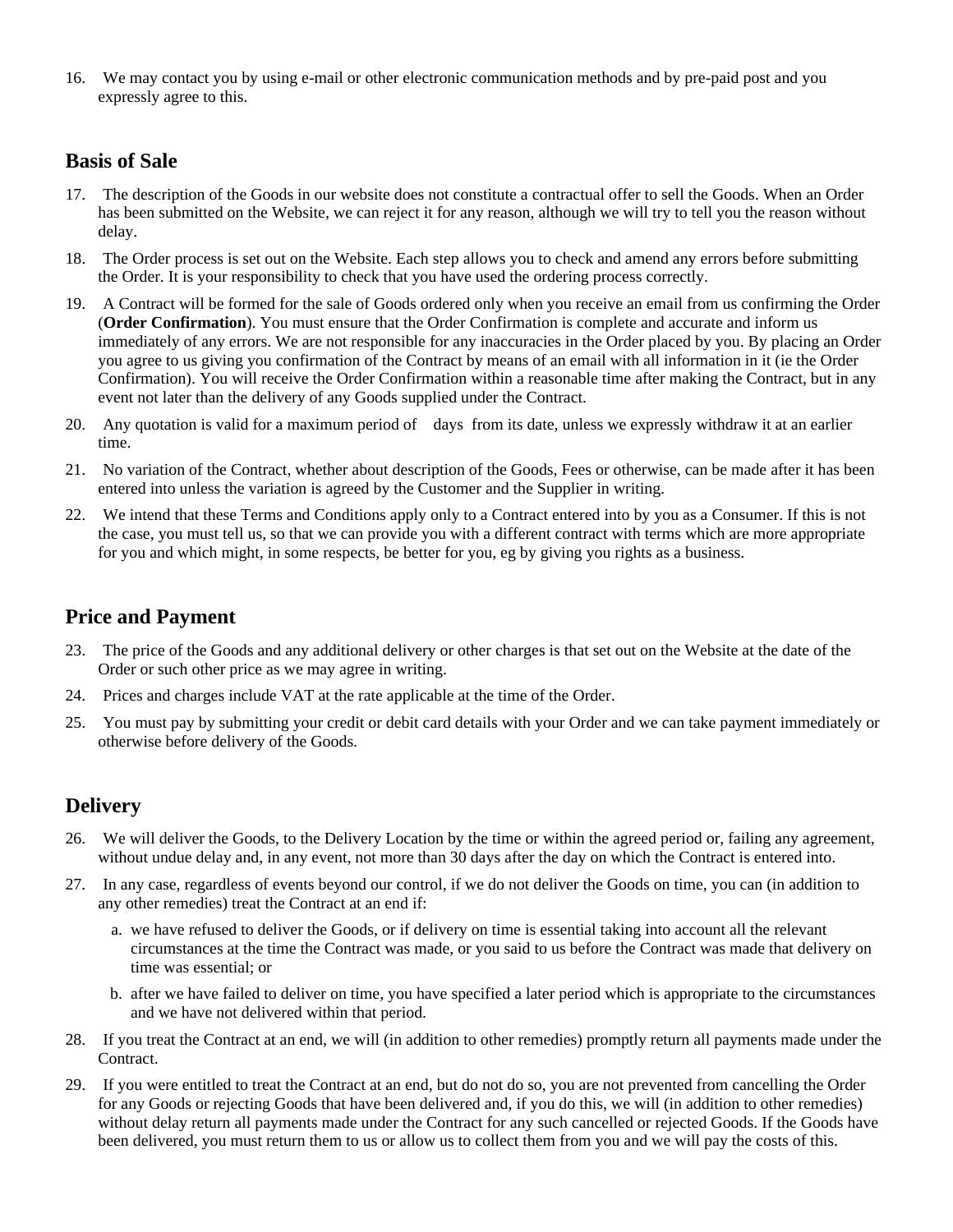- 30. If any Goods form a commercial unit (a unit is a commercial unit if division of the unit would materially impair the value of the goods or the character of the unit) you cannot cancel or reject the Order for some of those Goods without also cancelling or rejecting the Order for the rest of them.
- 31. We do not generally deliver to addresses outside England and Wales, Scotland, Northern Ireland, the Isle of Man and Channels Islands. If, however, we accept an Order for delivery outside that area, you may need to pay import duties or other taxes, as we will not pay them.
- 32. You agree we may deliver the Goods in instalments if we suffer a shortage of stock or other genuine and fair reason, subject to the above provisions and provided you are not liable for extra charges.
- 33. If you or your nominee fail, through no fault of ours, to take delivery of the Goods at the Delivery Location, we may charge the reasonable costs of storing and redelivering them.
- 34. The Goods will become your responsibility from the completion of delivery or Customer collection. You must, if reasonably practicable, examine the Goods before accepting them.

### **Risk and Title**

- 35. Risk of damage to, or loss of, any Goods will pass to you when the Goods are delivered to you.
- 36. You do not own the Goods until we have received payment in full. If full payment is overdue or a step occurs towards your bankruptcy, we can choose, by notice to cancel any delivery and end any right to use the Goods still owned by you, in which case you must return them or allow us to collect them.

### **Withdrawal, returns and cancellation**

- 37. You can withdraw the Order by telling us before the Contract is made, if you simply wish to change your mind and without giving us a reason, and without incurring any liability.
- 38. This is a **distance contract** (as defined below) which has the cancellation rights **(Cancellation Rights)** set out below. These Cancellation Rights, however, do not apply, to a contract for the following goods (with no others) in the following circumstances:
	- a. goods that are made to your specifications or are clearly personalised;
	- b. goods which are liable to deteriorate or expire rapidly.
- 39. Also, the Cancellation Rights for a Contract cease to be available in the following circumstances:
	- a. in the case of a contract for the supply of sealed goods which are not suitable for return due to health protection or hygiene reasons, if they become unsealed after delivery;
	- b. in the case of any sales contract, if the goods become mixed inseparably (according to their nature) with other items after delivery.

#### *Right to cancel*

- 40. Subject as stated in these Terms and Conditions, you can cancel this contract within 14 days without giving any reason.
- 41. The cancellation period will expire after 14 days from the day on which you acquire, or a third party, other than the carrier indicated by you, acquires physical possession of the last of the Goods. In a contract for the supply of goods over time (ie subscriptions), the right to cancel will be 14 days after the first delivery.
- 42. To exercise the right to cancel, you must inform us of your decision to cancel this Contract by a clear statement setting out your decision (eg a letter sent by post or email). You can use the attached model cancellation form, but it is not obligatory. In any event, you must be able to show clear evidence of when the cancellation was made, so you may decide to use the model cancellation form.
- 43. You can also electronically fill in and submit the model cancellation form or any other clear statement of the Customer's decision to cancel the Contract on our website www.shopsweetthing.com. If you use this option, we will communicate to you an acknowledgement of receipt of such a cancellation in a Durable Medium (eg by email) without delay.
- 44. To meet the cancellation deadline, it is sufficient for you to send your communication concerning your exercise of the right to cancel before the cancellation period has expired.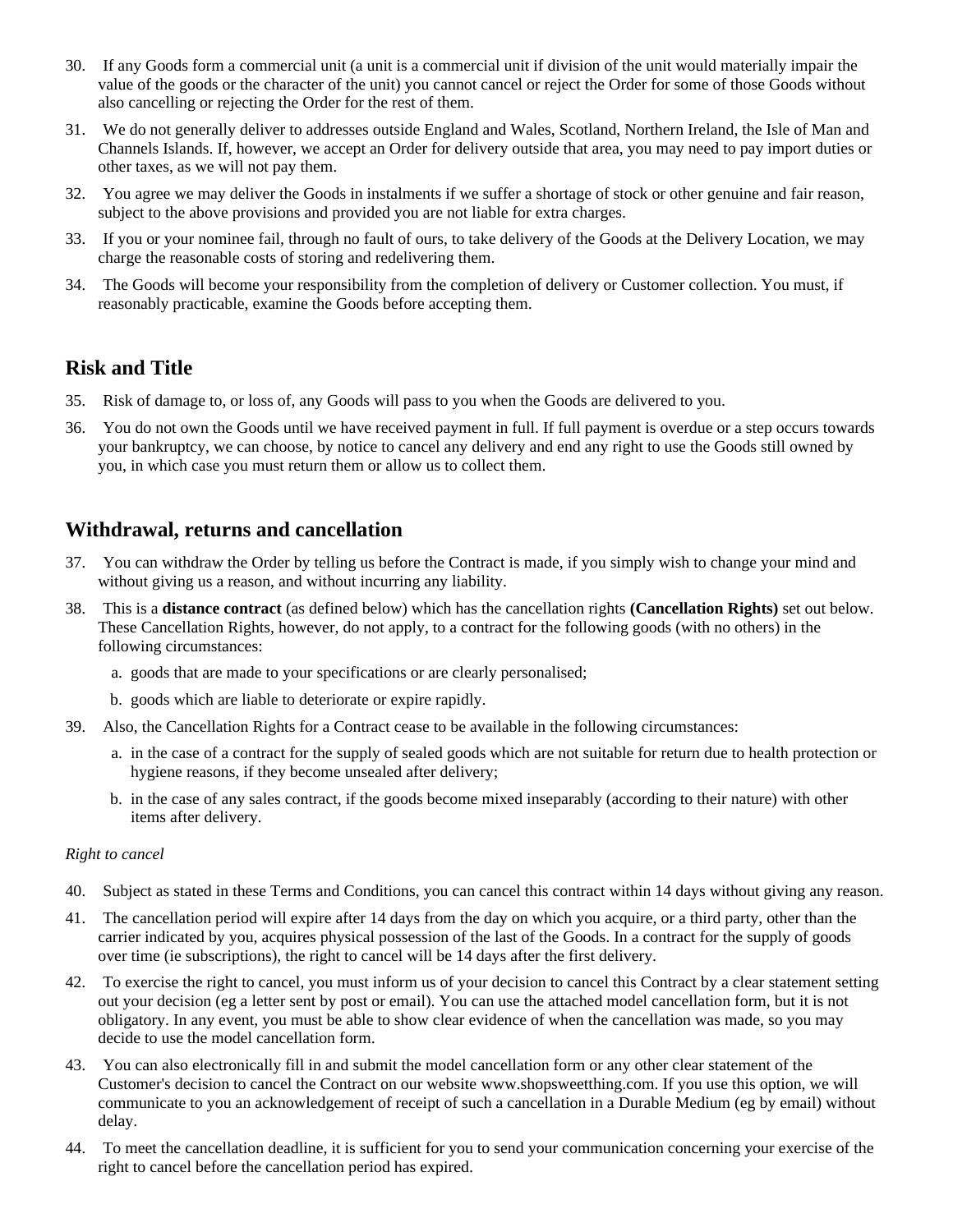#### *Effects of cancellation in the cancellation period*

45. Except as set out below, if you cancel this Contract, we will reimburse to you all payments received from you, including the costs of delivery (except for the supplementary costs arising if you chose a type of delivery other than the least expensive type of standard delivery offered by us).

#### *Deduction for Goods supplied*

46. We may make a deduction from the reimbursement for loss in value of any Goods supplied, if the loss is the result of unnecessary handling by you (ie handling the Goods beyond what is necessary to establish the nature, characteristics and functioning of the Goods: eg it goes beyond the sort of handling that might be reasonably allowed in a shop). This is because you are liable for that loss and, if that deduction is not made, you must pay us the amount of that loss.

#### *Timing of reimbursement*

- 47. If we have not offered to collect the Goods, we will make the reimbursement without undue delay, and not later than:
	- a. 14 days after the day we receive back from you any Goods supplied, or
	- b. (if earlier) 14 days after the day you provide evidence that you have sent back the Goods.
- 48. If we have offered to collect the Goods or if no Goods were supplied, we will make the reimbursement without undue delay, and not later than 14 days after the day on which we are informed about your decision to cancel this Contract.
- 49. We will make the reimbursement using the same means of payment as you used for the initial transaction, unless you have expressly agreed otherwise; in any event, you will not incur any fees as a result of the reimbursement.

#### *Returning Goods*

- 50. If you have received Goods in connection with the Contract which you have cancelled, you must send back the Goods or hand them over to us at Flat 3, 10 Tudor Road, Kingston upon Thames, Surrey, KT2 6AS without delay and in any event not later than 14 days from the day on which you communicate to us your cancellation of this Contract. The deadline is met if you send back the Goods before the period of 14 days has expired. You agree that you will have to bear the cost of returning the Goods.
- 51. For the purposes of these Cancellation Rights, these words have the following meanings:
	- a. **distance contract** means a contract concluded between a trader and a consumer under an organised distance sales or service-provision scheme without the simultaneous physical presence of the trader and the consumer, with the exclusive use of one or more means of distance communication up to and including the time at which the contract is concluded;
	- b. **sales contract** means a contract under which a trader transfers or agrees to transfer the ownership of goods to a consumer and the consumer pays or agrees to pay the price, including any contract that has both goods and services as its object.

# **Conformity**

- 52. We have a legal duty to supply the Goods in conformity with the Contract, and will not have conformed if it does not meet the following obligation.
- 53. Upon delivery, the Goods will:
	- a. be of satisfactory quality;
	- b. be reasonably fit for any particular purpose for which you buy the Goods which, before the Contract is made, you made known to us (unless you do not actually rely, or it is unreasonable for you to rely, on our skill and judgment) and be fit for any purpose held out by us or set out in the Contract; and
	- c. conform to their description.
- 54. It is not a failure to conform if the failure has its origin in your materials.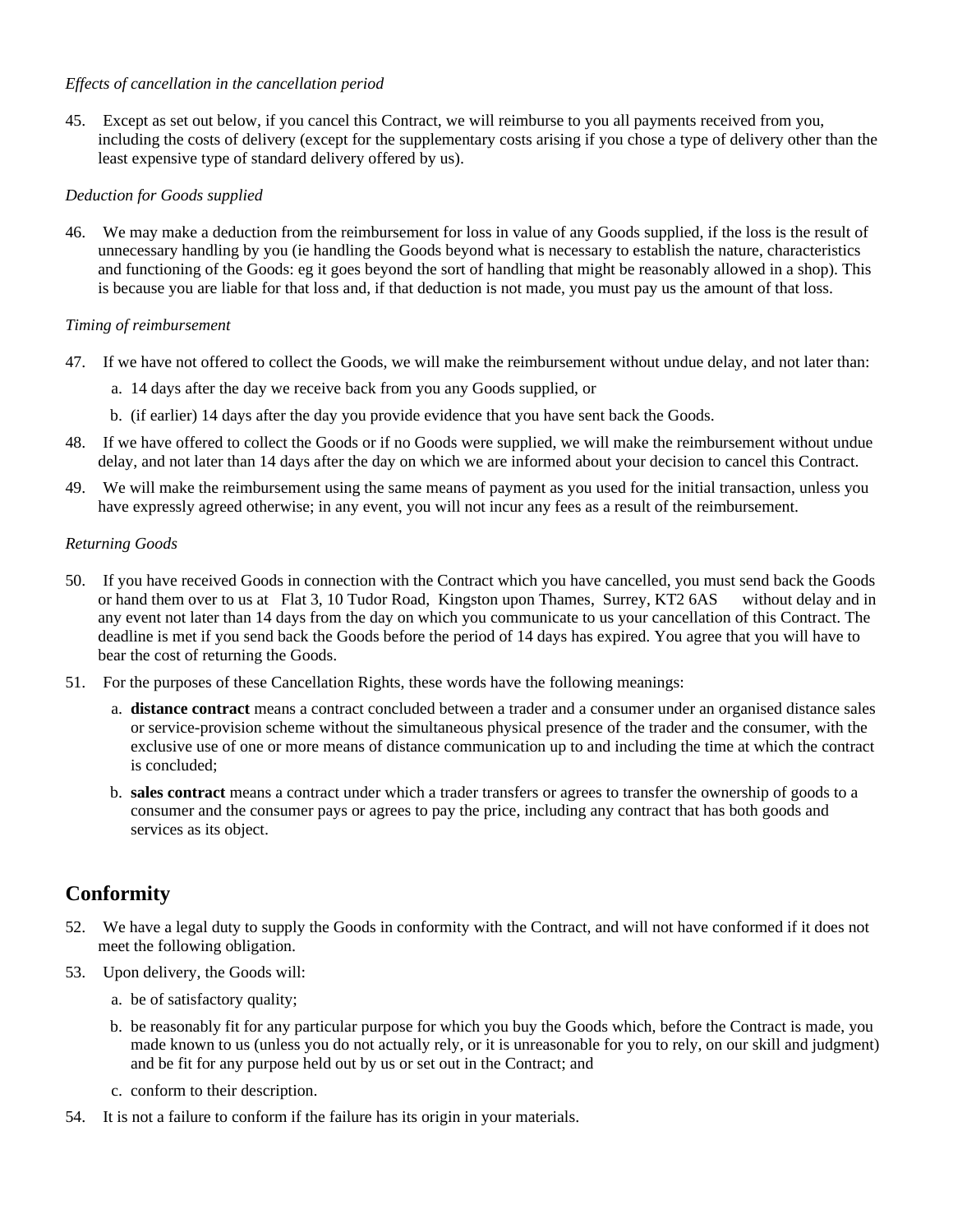### **Successors and our sub-contractors**

55. Either party can transfer the benefit of this Contract to someone else, and will remain liable to the other for its obligations under the Contract. The Supplier will be liable for the acts of any sub-contractors who it chooses to help perform its duties.

### **Circumstances beyond the control of either party**

- 56. In the event of any failure by a party because of something beyond its reasonable control:
	- a. the party will advise the other party as soon as reasonably practicable; and
	- b. the party's obligations will be suspended so far as is reasonable, provided that that party will act reasonably, and the party will not be liable for any failure which it could not reasonably avoid, but this will not affect the Customer's above rights relating to delivery and any right to cancel, below.

### **Privacy**

- 57. Your privacy is critical to us. We respect your privacy and comply with the General Data Protection Regulation with regard to your personal information.
- 58. These Terms and Conditions should be read alongside, and are in addition to our policies, including our privacy policy () and cookies policy ().
- 59. For the purposes of these Terms and Conditions:
	- a. 'Data Protection Laws' means any applicable law relating to the processing of Personal Data, including, but not limited to the Directive 95/46/EC (Data Protection Directive) or the GDPR.
	- b. 'GDPR' means the General Data Protection Regulation (EU) 2016/679.
	- c. 'Data Controller', 'Personal Data' and 'Processing' shall have the same meaning as in the GDPR.
- 60. We are a Data Controller of the Personal Data we Process in providing Goods to you.
- 61. Where you supply Personal Data to us so we can provide Goods to you, and we Process that Personal Data in the course of providing the Goods to you, we will comply with our obligations imposed by the Data Protection Laws:
	- a. before or at the time of collecting Personal Data, we will identify the purposes for which information is being collected;
	- b. we will only Process Personal Data for the purposes identified;
	- c. we will respect your rights in relation to your Personal Data; and
	- d. we will implement technical and organisational measures to ensure your Personal Data is secure.
- 62. For any enquiries or complaints regarding data privacy, you can e-mail: .

# **Excluding liability**

63. The Supplier does not exclude liability for: (i) any fraudulent act or omission; or (ii) for death or personal injury caused by negligence or breach of the Supplier's other legal obligations. Subject to this, the Supplier is not liable for (i) loss which was not reasonably foreseeable to both parties at the time when the Contract was made, or (ii) loss (eg loss of profit) to the Customer's business, trade, craft or profession which would not be suffered by a Consumer - because the Supplier believes the Customer is not buying the Goods wholly or mainly for its business, trade, craft or profession.

# **Governing law, jurisdiction and complaints**

- 64. The Contract (including any non-contractual matters) is governed by the law of England and Wales.
- 65. Disputes can be submitted to the jurisdiction of the courts of England and Wales or, where the Customer lives in Scotland or Northern Ireland, in the courts of respectively Scotland or Northern Ireland.